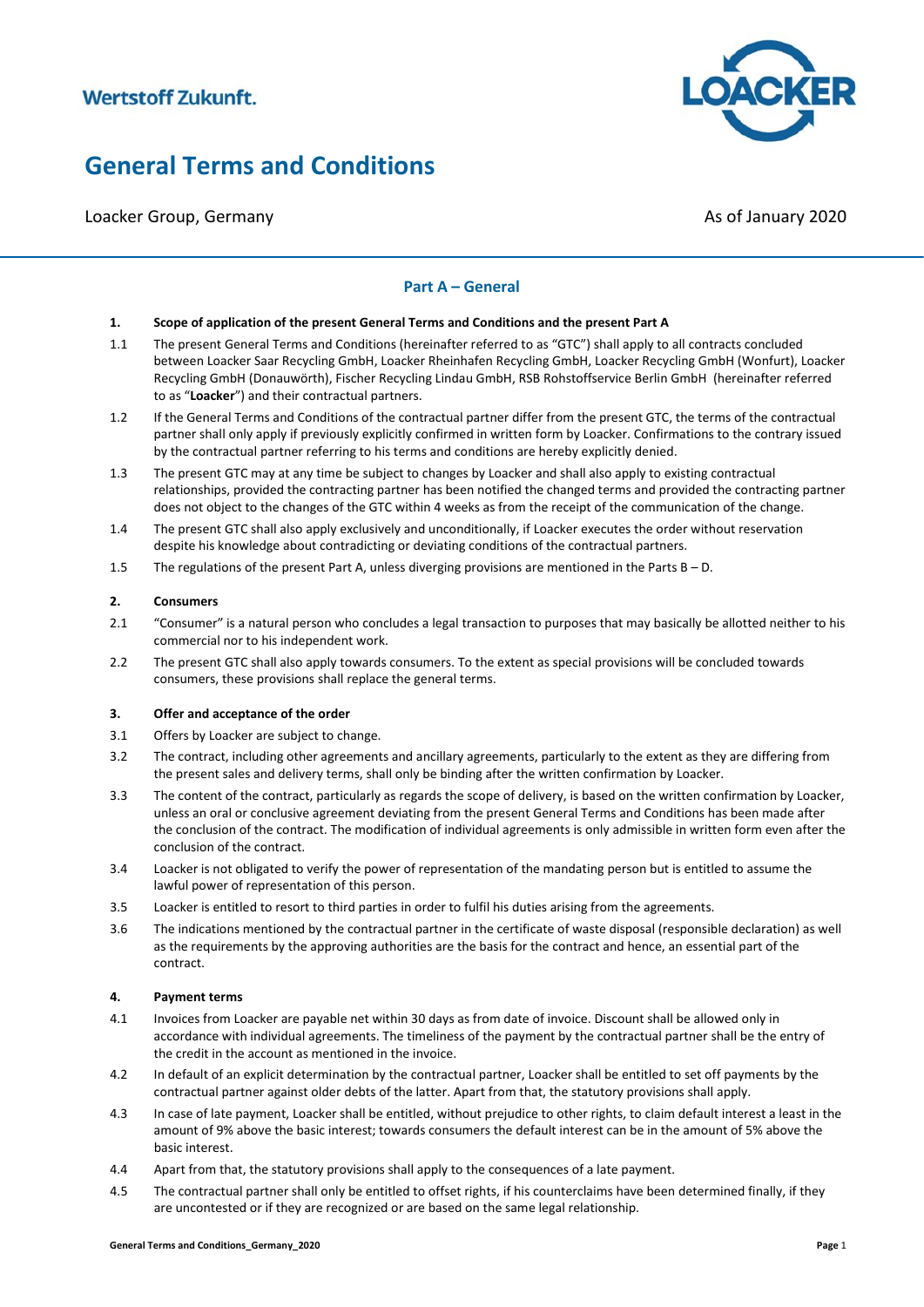### Loacker Group, Germany Associated and Loacker Group, Associated and Associated Associated Associated Associated Associated Associated Associated Associated Associated Associated Associated Associated Associated Associated



- 4.6 The contractual partner is only entitled to exercise a retention right if his counterclaim is based on the same legal relationship.
- 4.7 Loacker is entitled to assignment of his claims towards the contractual partner.

#### **5. Scope of liability of Loacker**

- 5.1 Loacker has an unrestricted liability for damages caused by a violation of life, body or health, resulting from a negligent breach of duties by Loacker or from a wilful or negligent breach of duty by his lawful agent or subcontractor as well as in cases of statutory prescribed strict liability.
- 5.2 Loacker shall be held liable for other damages caused through wilful or grossly negligent violation of duties by Loacker or through wilful or grossly negligent violation of duties by his lawful agents or subcontractors. In such a case, the liability is limited to foreseeable typically occurring damages at the point in time of the conclusion of the contract.
- 5.3 Loacker shall be liable damages resulting from wilful or gross negligence of an essential contractual duty only for any foreseeable typically occurring damages at the point in time of the conclusion of the contract. An essential duty is a duty that allows the contract concluded with the contractual partner and upon that the contractual partner has relied and was entitled to rely on and whose non-fulfilment endangers the achievement of the purpose of the contract.
- 5.4 In all he other cases such a liability of Loacker is excluded.
- 5.5 Insofar as the liability of Loacker is excluded or limited, this shall also apply to his employees, agents and subcontractors.

#### **6. Prescription**

6.1 The mutual claims of the contractual partners are submitted to the statutory provisions as regards prescription.

#### **7. Deterioration of the asset situation**

- 7.1 If, after the conclusion of the contract, the contractual partner suffers a deterioration of his asset situation, Loacker shall be entitled to execute deliveries and provisions of services only by way of security. If the contractual partner is not able to provide security within an appropriate deadline, Loacker shall be entitled to rescind the contract.
- 7.2 The same shall apply, if after the conclusion of the contract, Loacker acwuires knowledge about facts, that give cause to substantiated doubts about the ability to meet financial obligations or about the creditworthiness of the contractual partner, particularly if the credit insurance of Loacker refuses to cover in full or in part the unsettled claims towards the contractual partner; this shall not apply if the contractual partner can prove that Loacker had already knowledge of these facts at the point in time when the contract was concluded or that Loacker should have known these facts acting with due care.
- 7.3 Furthermore, Loacker shall be entitled in the afore mentioned cases, due to an agreed retention of ownership, to forbid the sale and reprocessing of the supplied goods and to revoke the direct debit authorization.

#### **8. Processing of personal data / credit assessment**

- 8.1 Person related data will be collected, stored and possibly transmitted by Loacker, inasmuch as this is required in order to be able to perform the contractual services. The collection, storage and transmission will be made to the purposes of fulfilment of the contract and on the basis of the provisions of art. 6 para. 1 sub-para 1 let. b General Data Protection Regulation. Default to provide such data may result in a non-conclusion of the contract. When Loacker supplies or collects items with the contractual partner, data of the customer can be transmitted to a mandated transportation company, inasmuch as these data are required for the supply or the collection of the items. A further processing of data will only be made, if you agree or if there is a statutory authorization to do so. Further information on data protection and particularly regarding the rights of persons affected can be found in the data privacy policy of Loacker at [https://www.loacker.cc/datenschutzerklaerung/.](https://www.loacker.cc/datenschutzerklaerung/)
- 8.2 Loacker explicitly reserves the right to enter into contracts with contractual partners only after a positive assessment of the creditworthiness of the partner and/or in the case of a negative assessment of the creditworthiness to enter into contracts only after receipt of an advance payment. To these purposes, Loacker will have the credit reference agency Creditreform Ingolstadt, Nürnbergerstrasse 34, 85055 Ingolstadt make an assessment of the credit risk in the case of orders that require preliminary work by Loacker. To this effect the person related data that are required for an assessment of the creditworthiness, such as names and addresses will be communicated to the credit reference agency. The collection, storage and transmission of data will be made to the purposes of creditworthiness check in order to be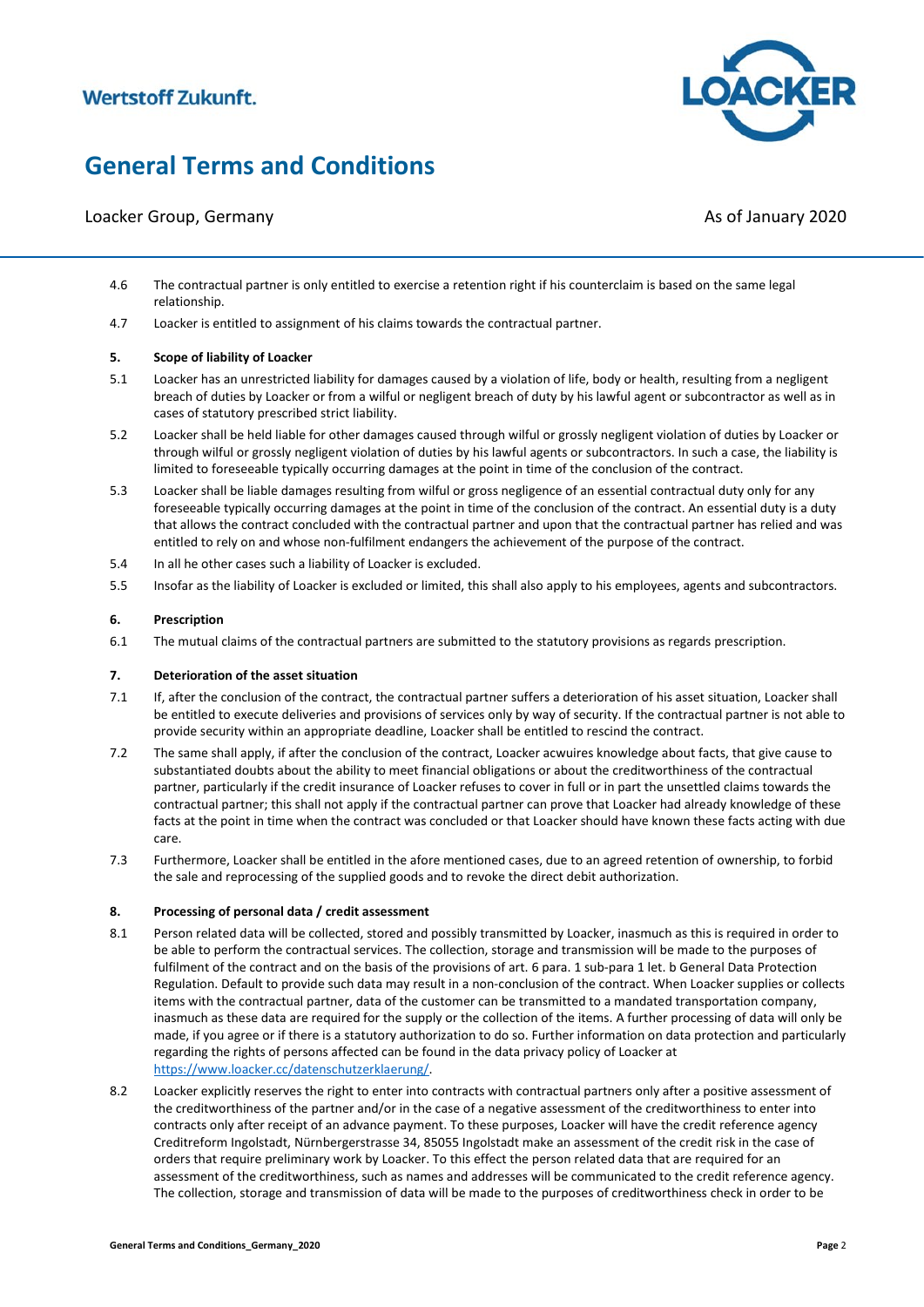# **General Terms and Conditions**

### Loacker Group, Germany Associated and Loacker Group, Associated and Associated Associated Associated Associated Associated Associated Associated Associated Associated Associated Associated Associated Associated Associated

**CKER** 

able to prevent payment default and on the basis of the provisions of art. 6 para. 1 sub-para. 1 let. b GDPR and of art. 6 para. 1 sub-para. 1 let. f GDPR.

#### **9. Place of fulfilment and legal venue**

- 9.1 The place of fulfilment shall be the place of the registered office of Loacker.
- 9.2 If the contractual partner is a consumer, the statutory legal venue shall apply.
- 9.3 If the contractual partner is an entrepreneur under the terms of the German Commercial Code, a legal entity under public law or a special fund under public law, the exclusive legal venue for all disputes resulting either directly or indirectly from the contractual relationship shall be the place of the registered office of the contractual Loacker company. Loacker shall however also be entitled to claim in the legal venue of the contractual partner.
- 9.4 In all the other cases, Loacker or the contractual partner may sue before a court having competence due to statutory regulations.

### **Part B – Disposal, provision of refuse containers, office and storage containers as well as sanitary containers and mobile sanitary systems**

#### **1. Scope of services**

- 1.1 Loacker assumes for the contractual partner the services as mentioned in the confirmation of order. Depending on the type of agreed services, the scope of services comprises:
	- a) The provision of receptacles and/or containers, mobile sanitation systems (hereinafter referred to collectively as "**lease objects**") of the type, size and quantity as specified in the contract;
	- b) The delivery and collection of the lease objects as well as their setting up in the agreed site;
	- c) The exchange and/or discharging as well as the removal of provided refuse containers and/or basic material (hereinafter referred to collectively as "**material**") in the agreed location site and transportation of the material to the recycling or destruction facility;
	- d) The proper recovery in conformity with the law of the material specified in the contract and/or the destruction of the waste materials.
- 1.2 If the contractually agreed service provided by Loacker is not admissible anymore as previously practiced due to any changes of statutory regulations, Loacker must ensure the disposal and/or destruction in accordance with the changed regulations. Any possibly accruing incremental costs must be borne by the contractual partner.
- 1.3 Prices and leases are based on the respective offers by Loacker communicated in written form (either by letter or by email), that have been previously been sent to the contractual partner.

#### **2. Time of service provision**

- 2.1. In general, services are provided at the agreed date.
- 2.2. The agreed sequence and/or phases of service provisions are binding; downtimes and waiting periods not caused by Loacker as well as futile journeys are chargeable and will be invoiced at the hourly rates for the ordered services.
- 2.3. In case of call orders, the call for services must be in written form unless otherwise agreed.

#### **3. Duties of the contractual partner regarding the delivery and setting up of the lease objects**

- 3.1. The contractual partner is responsible for the creation of the conditions that will ensure a proper provision of the services in conformity with the law.
- 3.2. The contractual partner will assume the liability for the determination of the location of the lease objects, particularly for a reinforced foundation and he will ensure the free access for the setting up and the removal of the lease objects.
- 3.3. The contractual partner will inform Loacker in due time prior to the journey on the road conditions unless the road is obviously appropriate for the circulation of lorries. If the contractual partner omits this information. Loacker will not be held liable for any damages that might be caused by the lorries or by the non-navigability of the road (e.g. lateness, impossibility); possible damages must be borne by the contractual partner.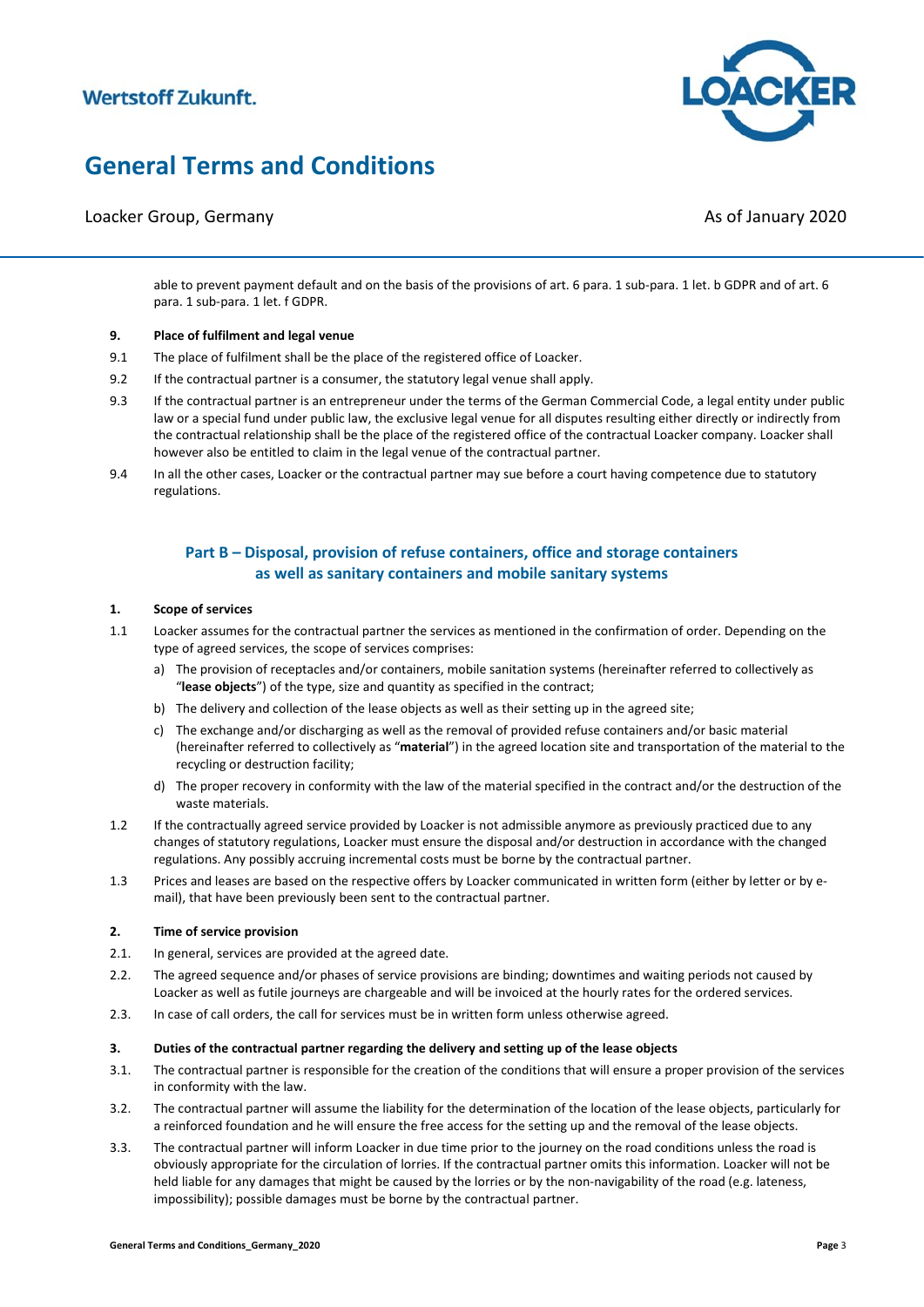# **General Terms and Conditions**

### Loacker Group, Germany Associated and Loacker Group, Associated and Associated Associated Associated Associated Associated Associated Associated Associated Associated Associated Associated Associated Associated Associated

**CKER** 

- 3.4. The contractual partner will assume the legal duty to implement safety precautions regarding the lease objects. All necessary administrative approvals for the use of public circulation areas must be obtained by the contractual partner at his own expense prior to the setting up of the containers.
- 3.5. The contractual partner undertakes to previously obtain the consent of the owner or other beneficiaries of the projected location site for the setting up of the lease object.
- 3.6. The contractual partner shall not be authorized to rearrange and/or displace autonomously the containers or have the containers moved by third parties that have not been explicitly mandated by Loacker or to leave the containers for removal by such third parties.
- 3.7. The contractual partner shall solely be held responsible for failure to secure the containers or for missing approvals by the authorities, owners or beneficiaries. In this respect, he will hold Loacker harmless against claims by third parties.

#### **4. Customer's duty of notification**

- 4.1. All and any operational changes that might have an impact on the removal of the material or the lease objects, must be communicated without delay to Loacker in written form.
- 4.2. Administrative orders that might have an impact on the contractual services must be communicated without delay in written form. In the event of a breach of the obligation to notify Loacker, the contractual partner shall be held responsible for all and any costs and expenses resulting from this breach.

#### **5. Terms of use for the lease objects**

- 5.1. Loacker supplies the receptables/containers required for the disposal of refuse by way of lease.
- 5.2. The provision of waste receptacles, office and storage containers, sanitary containers, mobile sanitation systems results from a lease contract based on the offer by Loacker.
- 5.3. The lease objects are the propriety of Loacker. Symbols of ownership must not be removed.
- 5.4. The contractual partner undertakes to treat the lease objects and possible appurtenant devices and equipment carefully. Within the scope of the contractual use of the lease objects, the contractual partner must practice outmost consideration.
- 5.5. The contractual partner will assume the responsibility towards Loacker for any damages or losses of a lease object, as well as of the appurtenant devices and equipment, that have possibly be caused by himself, by persons employed by him or persons and visitors who use the lease objects with his consent, to the extent he is answerable for same. The contractual partner must bear the burden of proof that the damages were not caused through culpable conduct provided the lease object, its appurtenant devices and equipment were entrusted to his care. The contractual partner will not be held responsible in case of unforeseeable circumstances and force majeure.

#### **6. Material to be recycled or to be disposed of**

- 6.1 The contracting partner must declare the material completely and correctly. The containers must contain exclusively the material as specified. Changes of the composition of the material must be notified without delay to Loacker.
- 6.2 When handed over, the material will be stored in a collection container, in another collection vessel or, when loaded, in a collection vehicle and as from that point in time will pass into the ownership of Loacker. This does not include hazardous waste and the waste or material that are not in conformity with the declaration. The latter can be refused by Loacker. If however, such waste has already been accepted, the contractual partner must take back the wrongly declared material. If he refuses to take such material back, Loacker shall be entitled to dispose of this waste and to claim indemnification

#### **7. Confirmation of provision of service, burden of proof of proper disposal**

- 7.1 On request, the contractual partner must confirm towards Loacker the provision of services as set out in the contract.
- 7.2 To the extent as there is a duty to provide evidence on the proper disposal, the contractual partner must produce the evidence using to these purposes the forms provided by Loacker or issued in the course of the electronic waste records procedure. If the contractual partner does not meet his obligation to provide proof of disposal – also by means of an agent – at the point of time of the disposal, Loacker is not obligated to execute the disposal.
- 7.3 The duties assumed by Loacker will not relieve the contractual partner from his responsibility under the waste law.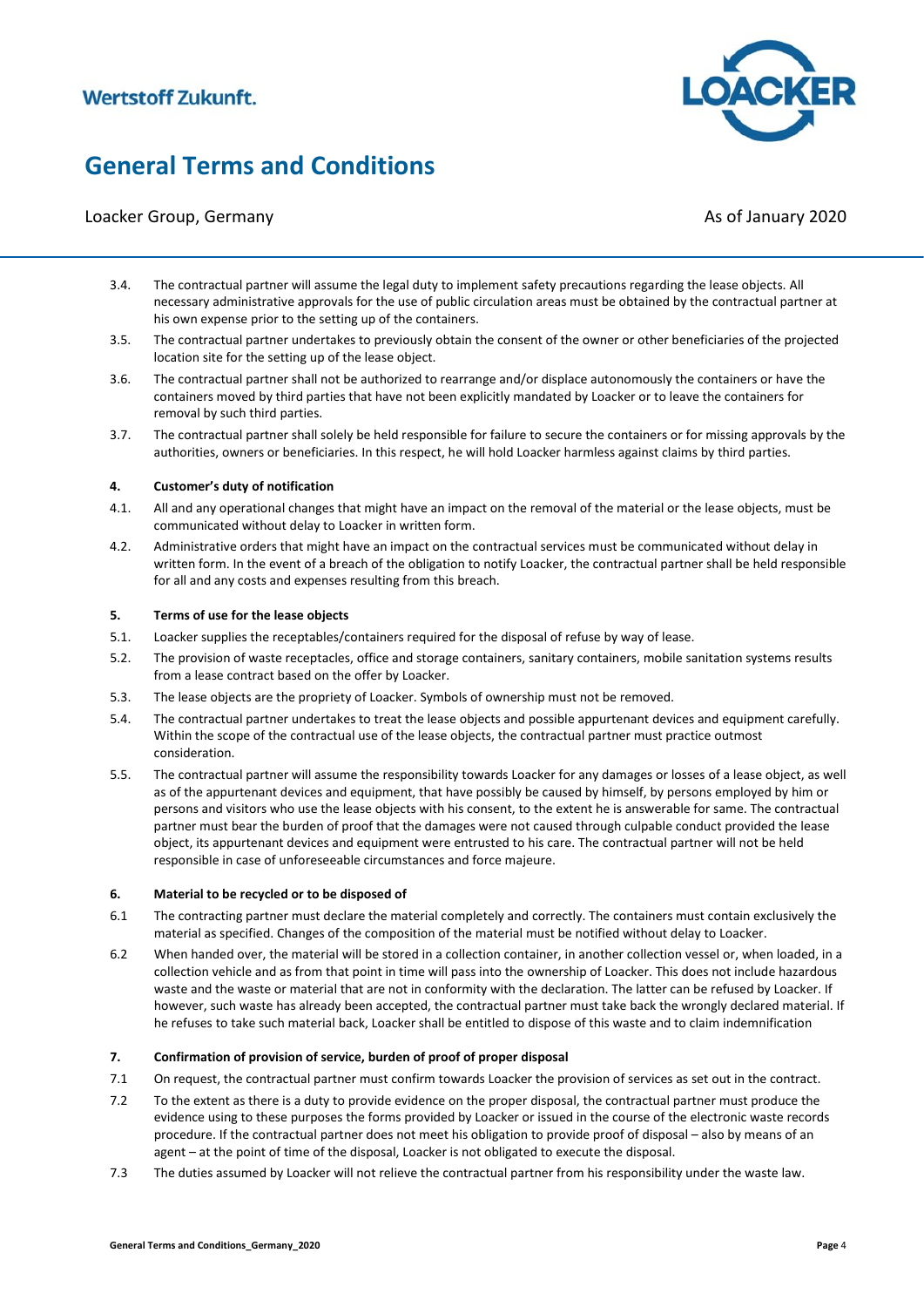

# **General Terms and Conditions**

### Loacker Group, Germany Associated and Loacker Group, Associated and Associated Associated Associated Associated Associated Associated Associated Associated Associated Associated Associated Associated Associated Associated

#### **8. Deficiencies in performance with disposal**

- 8.1 The contractual partner must notify Loacker regarding any deficiencies in disposal within 48 hours.
- 8.2 The contractual partner must bear the burden of proof regarding non provided services or services that were not properly provided.

#### **Part C – Acquisition of scrap iron, non-ferrous metals and material**

#### **1. Conclusion of contract, price**

- 1.1 The offer of the contractual partner, who is not a consumer, shall be binding.
- 1.2 All prices are to be understood inclusive of the statutory value added tax; except for entrepreneurs, provided the value added tax is itemized separately.
- 1.3 If, at the delivery, it is found that the supplied material is of a different nature or quality as specified by the contractual partner, the contract will be adapted to these deviances.

#### **2. Measures, weights and rounding rules**

- 2.1 Measure and weight deviations that will not exceed the framework of usual tolerances granted, of relevant DIN standards and that might be due to the casting process shall be admissible.
- 2.2 The content of chemical elements is commercially rounded to the last digit specified.

#### **3. Delivery time and delayed delivery**

- 3.1 The delivery period as agreed with Loacker shall be binding. The contractual partner is obligated to immediately notify Loacker in written form if agreed delivery times – for any reason whatsoever – will probably not be kept.
- 3.2 If the contractual partner does not provide the services or does not punctually provide the services or will be late in the performance of the services, the rights of Loacker will be determined by the statutory provisions - particularly as regards rescission of the contract and indemnification.
- 3.3 If the contractual partner is in default with his obligations, Loacker may claim beside further statutory claims a flat compensation of the damages caused by the delay up to the amount of 1% of the net price per completed calendar week, however, in total not more than 5% of the net price of the goods delivered late. Loacker reserves the proof of evidence that Loacker has incurred a higher loss. The contractual partner reserves the proof of evidence that Loacker has incurred no loss or a substantially lower loss.

#### **4. Transfer of risk, default of acceptance**

- 4.1 Delivery shall be made free of charge to the respective location of Loacker, unless otherwise provided in individual cases. The place of destination shall also be the place of fulfilment (debt to be discharged at creditor's domicile).
- 4.2 For the supply of scrap, metal and material, the prices will be calculated on the basis of the weight delivered as determined by Loacker.
- 4.3 The delivery must be accompanied by a delivery note from Loacker mentioning the date (date of issue and date of delivery), content of the shipment (article number/variety number/key number and quantity) as well as the order identification (date and number). If the delivery note is missing or incomplete, Loacker shall not be held responsible for any resulting delays in processing and payment. Beside the delivery note, Loacker must also receive an appropriate shipping advice with the same content.
- 4.4 The risk of an accidental loss and deterioration of the goods passes to Loacker with the handing over in the place of destination.
- 4.5 In case of a late acceptance the statutory provisions shall apply. If Loacker is in default of acceptance, the contractual partner may in accordance with the applicable legal provisions claim compensation for his additional costs.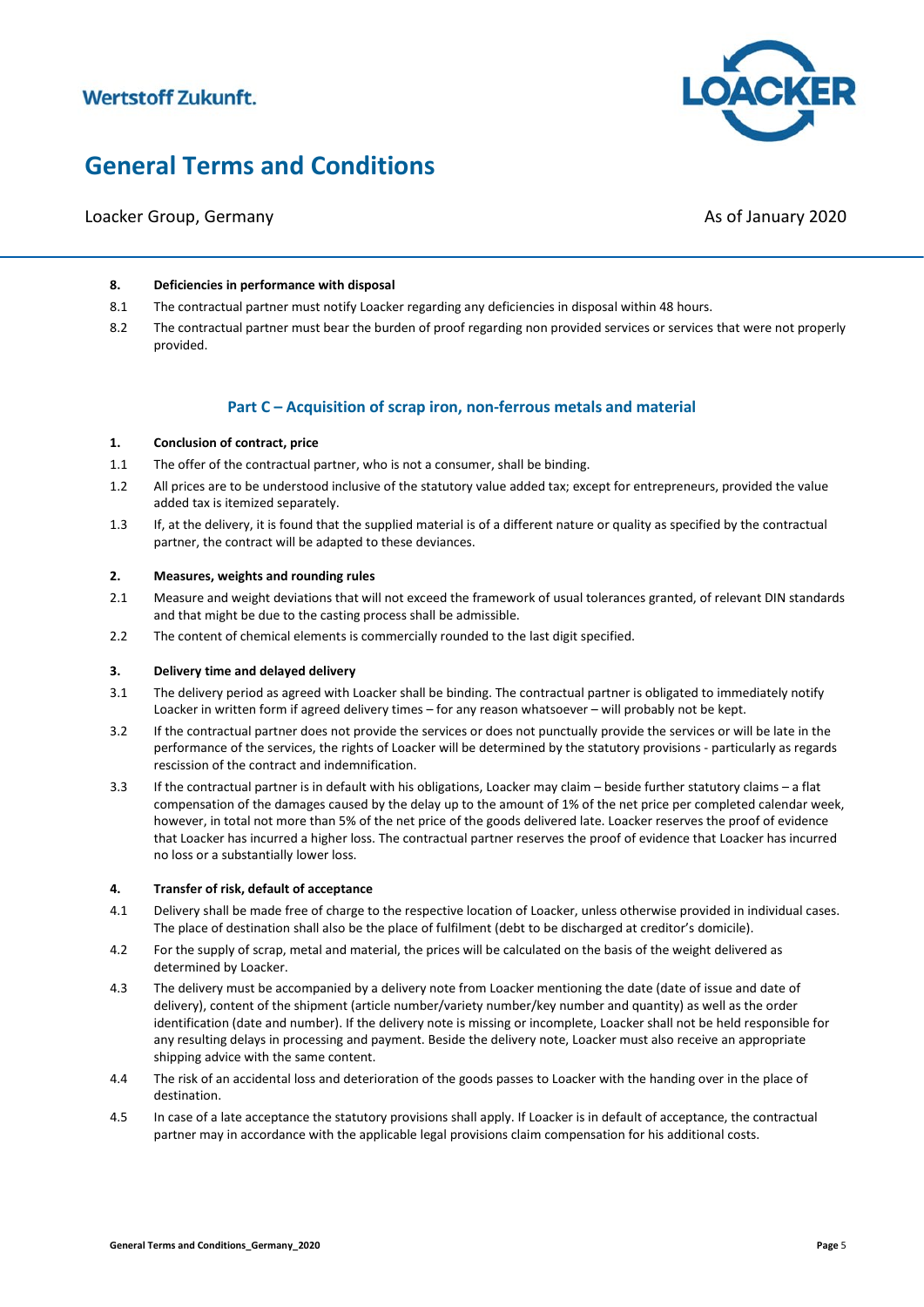### Loacker Group, Germany Associated and Loacker Group, Associated and Associated Associated Associated Associated Associated Associated Associated Associated Associated Associated Associated Associated Associated Associated

#### **5. Prices and terms of payment**

- 5.1 Unless otherwise provided for in individual cases, the price includes all ancillary costs (e.g. proper packaging, transportation costs inclusive of possible shipment and liability insurance). On request by Loacker, the contractual partner must take back the packaging material.
- 5.2 The agreed price becomes due for payment within 30 calendar days as from complete delivery and service (incl. a possibly agreed acceptance) as well as from access to a proper invoice.
- 5.3 Loacker does not pay any late payment interest. The late payment interest rate is 5% above the respective statutory basic interest rate. In case of a late payment, the statutory provisions shall apply or otherwise a written reminder by the contractual partner shall be required in any individual case.
- 5.4 Loacker shall be entitled up to the statutory extent to the rights of offsetting and retention as well as to the plea of nonperformance. In particular, Loacker shall be entitled to retain due payments as long as his claims for incomplete or defective services towards the contractual partner are unsettled.
- 5.5 The contractual partner has a right to setting off or retention only towards legally valid and uncontested counterclaims as well as towards claims that are based on the same legal relationship.

#### **6. Retention of title**

- 6.1 Inasmuch as the contractual partner supplies the goods only under retention of title, this retention of title of the contractual partner will expire at the latest upon payment of the purchase price for the goods supplied.
- 6.2 In the orderly course of business, Loacker shall be authorized to resell the goods even prior to payment of the purchase price with anticipatory assignment of the resulting claim (alternatively, application of ordinary reservation of title with extension to resale).
- 6.3 At any rate, all other forms of reservation of title are thereby excluded, specifically the expanded or forwarded reservation of title and the reservation of title extended to cover further processing.

#### **7. Defective delivery**

- 7.1 The statutory prescriptions shall be applicable to the rights of Loacker in case of material defects and defects of title in the goods and in case of other breach of duty, unless otherwise provided in the following.
- 7.2 Under the legal provisions the contractual partner shall be held liable in particular that the material conforms to the agreed quality at the time of transfer of risk. At any rate, the descriptions that are the object of the respective contract or that have been included in the same way as the present GTC into the contract, - particularly through the designation or reference in the order of Loacker – are considered as the agreement on the quality of the material. There is no difference whether the description originates from Loacker or from the contractual partner.
- 7.3 Inspection duties and duties to give notice of defects are submitted to the statutory prescriptions as follows: The inspection duty is limited to defects that are detected at the entry of the goods through visual inspection including the shipment documents as well as during a quality control and through sampling (for instance: transportation damages, erroneous and incomplete supplies). Provided an acceptation has been agreed, there is no duty of inspection. Apart from that, it depends on the extent to which examination is expedient according to proper business procedures, taking into account the circumstances of the particular case.
- 7.4 The duty to give notice of defects detected only later remains unaffected. In any cases the notification of defects by Loacker is deemed to have been made immediately and in due time, if it is sent to the contracting partner within 5 workdays after the detection of the defect.
- 7.5 If the contractual partner does not meet his obligation to supplementary performance at the discretion of Loacker either through elimination of the defect (rectification) or through supply of a defect-free item (compensation delivery) – within an appropriate term set by Loacker, the latter is entitled to remedy the defect himself and may claim compensation of the ensuing expenses and/or an appropriate advance payment from the contractual partner. If the subsequent performance by the contractual partner is fruitless or unreasonable for Loacker (for instance due to particular urgency, endangerment of the operational safety or threatening occurrence of disproportionate damage) there will be no deadline; in case of such events, Loacker will notify the contractual partner without delay, if possible in advance.
- 7.6 Apart from that, Loacker is entitled to grant a reduction of the purchase price or to rescind the contract due to defects of quality or title in conformity with the statutory provisions. Moreover, Loacker is entitled to claims for damages and reimbursement of expenses in accordance with the statutory provisions.

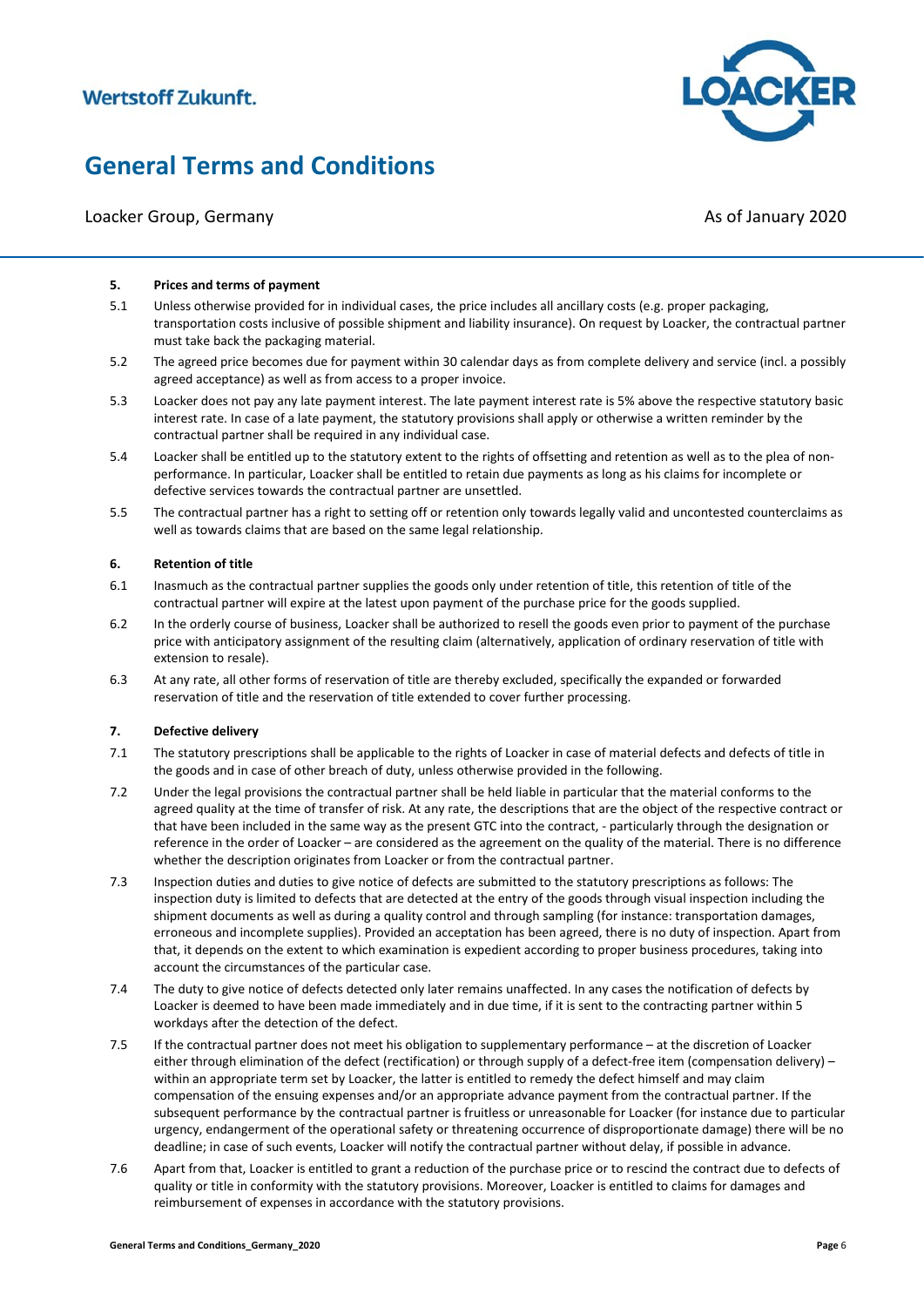

Loacker Group, Germany Associated and Loacker Group, Associated and Associated Associated Associated Associated Associated Associated Associated Associated Associated Associated Associated Associated Associated Associated

### **Part D – Sale of iron scrap, non-ferrous metals as well as material**

#### **1. Scope of application**

1.1 The present Part D is not applicable towards consumers. In case of sales to consumers the statutory provisions will apply, unless Part A provides for specific regulations.

#### **2. Prices, shipment and packaging costs**

- 2.1 Prices are based on the offer by Loacker unless there is a deviating agreement.
- 2.2 Calculation of the price is based on the delivery weight as determined by Loacker

#### **3. Delivery times, non-availability of the services and delay in performance**

- 3.1 An agreed delivery period shall start to run as from the day of Loacker's dispatch of the confirmation of order, however at the earliest at the point in time, when all details of the performance of the order to be agreed upon with the contractual partner have been clarified and all other requirements to be fulfilled by the contractual partner have been met.
- 3.2 An agreed delivery time will be postponed if the contractual partner has not met in due time the requirements to be fulfilled by him. If the contractual partner is in default, this will not affect the rights of Loacker.
- 3.3 The delivery time is deemed to be kept, if prior to the expiry of the delivery period, the material has left the plant or as soon as the readiness for shipment has been notified.
- 3.4 Insofar as Loacker is not able to conform to binding delivery dates for reasons beyond the control of Loacker (nonavailability of the service), Loacker undertakes to immediately inform the contractual partner and to communicate the projected new delivery time. If the service cannot be provided within the newly determined delivery time, Loacker shall be authorized to rescind the contact in full or in parts; a financial consideration paid by the contractual partner will be refunded immediately by Loacker. The non-availability of the service as requested, means a late self-delivery by the subcontractor of Loacker or if neither Loacker nor his subcontractor are at fault for the missing or late supply.
- 3.5 The liability of Loacker in case of late delivery is limited in accordance with the provisions of clause 4 of the present delivery and payment terms.
- 3.6 Apart from that, the statutory rights of the contractual partner and of Loacker, particularly in the case of an exclusion of the obligation to perform will remain unaffected (for instance due to the impossibility or unreasonableness of a performance and/or rectification).

#### **4. Contract for delivery on demand**

4.1 If, in cases of contracts for delivery on demand, the contractual partner does not call for the goods in time or if he omits to divide up the delivery in time, Loacker shall be authorized after the expiry of an appropriate period of grace determined by Loacker, to effect the division himself and to supply the goods or to rescind the unsettled part of the delivery contract.

#### **5. Delivery and passing of risk**

- 5.1 The DAP clause (Incoterms 2020) delivery at place on the delivery to the agreed place of destination shall apply to the delivery and passing of risk, unless otherwise provided by the contracting parties.
- 5.2 As soon as the goods are ready for shipment and the dispatch is delayed for reasons beyond the control of Loacker, or upon request by the contractual partner, the risk passes to the contractual partner after the receipt of the notification of the readiness for shipment.

#### **6. Packaging**

6.1 Where necessary, Loacker will pack the goods as commercially usual.

#### **7. Partial shipments, partial default and partial impossibility of performance**

7.1 Partial shipments are admissible and can be invoiced separately to an extent deemed reasonable to the contractual partner and provided he has an objective interest in a partial shipment.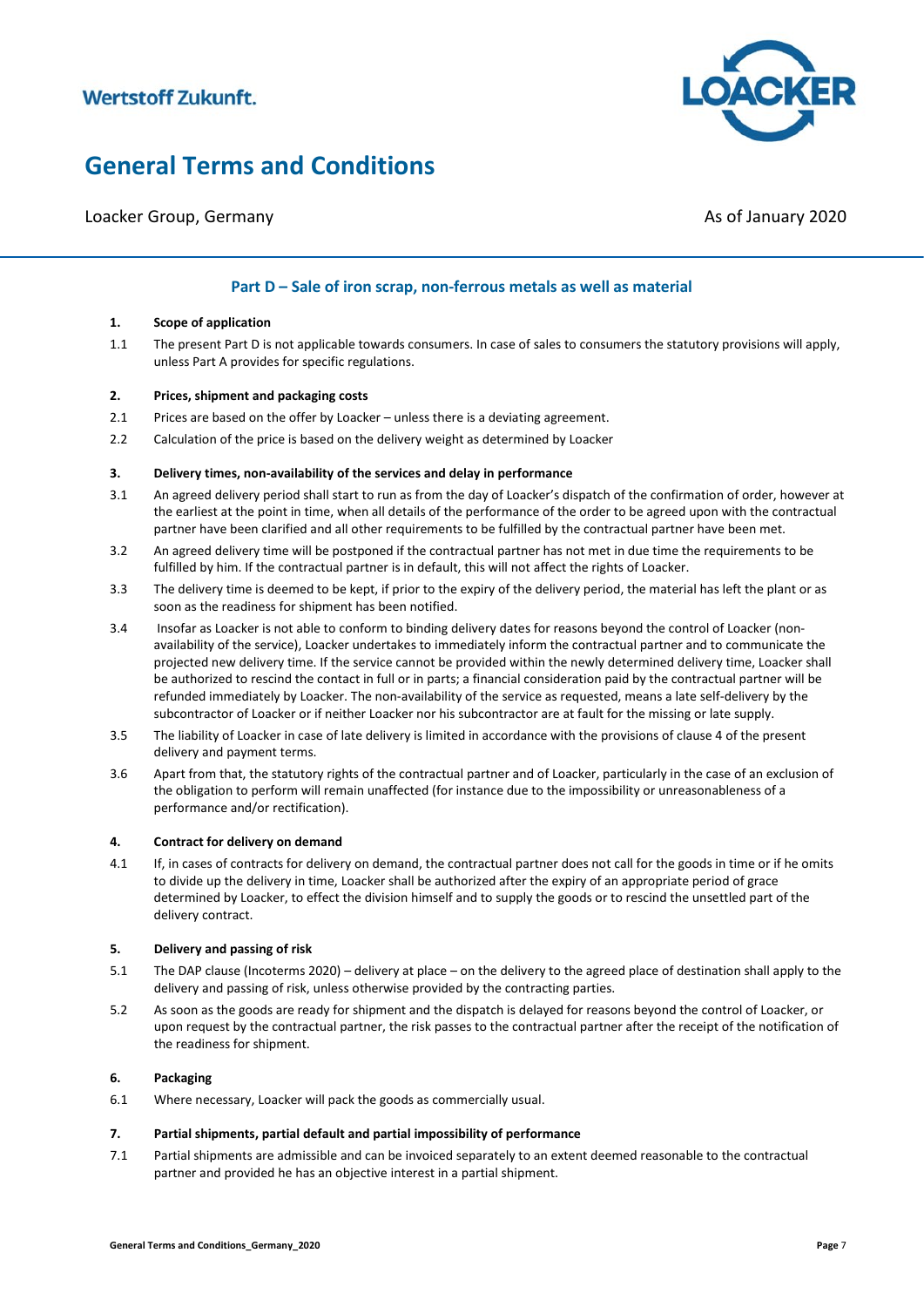Loacker Group, Germany Associated and Loacker Group, Associated and Associated Associated Associated Associated Associated Associated Associated Associated Associated Associated Associated Associated Associated Associated

- 7.2 In case of a partial default or a partial impossibility, the customer can only rescind the contract or claim compensation for damages for non-performance of the entire performance, if the partial fulfilment of the contract is not of interest to him.
- 7.3 Apart from that, the partial delay shall be submitted to the regulations as set out in the clause 3 above.

#### 8. **Duties of inspection and notification of defects**

- 8.1 After arrival of the goods in the place of destination, the contractual partner must immediately inspect them. The duty of inspection of the contractual partner is applicable to the entire supply.
- 8.2 Obvious defects must be objected immediately, at the latest after the expiry of 7 workdays (Saturday is not considered to be a workday), in written form with detailed indication of the asserted individual defects; otherwise the goods shall be deemed accepted without complaint.
- 8.3 Hidden defects must be objected immediately after their detection, at the latest after the expiry of 7 workdays (Saturday is not considered to be a workday), in written form with detailed indication of the asserted individual defects; otherwise the goods shall be deemed accepted without complaint regarding any hidden defects.

#### **9. Liability for material defects**

- 9.1 Loacker must be granted the opportunity to inspect the rejected goods.
- 9.2 If a timely objected defect is substantiated, Loacker will provide at his discretion supplementary performance in form of a replacement through defect-free goods step by step against restitution of the objected goods. In case of a replacement, Loacker shall only be obligated to bear the costs of all expenses required for the purposes of the replacement (particularly transportation, circulation, work and material costs), insofar as the defect has been caused by Loacker and insofar as these expenses will not be increased by the fact that the goods have been transferred to another place as the place of fulfilment.
- 9.3 In case the supplementary performance remains without success, the contractual partner shall be entitled to a price reduction or a rescission of the contract as well as to indemnification in accordance with the statutory provisions; however, the scope of liability is limited in accordance with the provisions of clause 5 mentioned above.

#### **10. Retention of title by Loacker**

- 10.1 Until complete payment of all present and future claims from Loacker under the purchase contract and in the course of a continued business relationship (secured receivables), Loacker will reserve the ownership in all sold goods. If a current account agreement has been concluded with the contractual partner, the retention of title shall be maintained until the complete settlement of the accepted current account balance.
- 10.2 Through processing the goods supplied by Loacker, the contractual partner does not obtain ownership in the goods entirely or partly produced; the processing is made free of costs exclusively for Loacker. However, if for any reason whatsoever, the retention of property will be lost, Loacker and the contractual partner agree as from now on that the ownership in the items will pass to Loacker along with the transfer of risk. Loacker accepts as from now this transfer of ownership. The contractual partner will remain the custodian of the goods which shall be free of charge.
- 10.3 In the event of the goods supplied by Loacker being processed, combined or mixed with other goods not owned by Loacker, the latter shall be entitled to co-ownership of the new product. The extent of this co-ownership will be based on the relation of the invoice value of the goods supplied by Loacker to the invoice value of the processed goods.
- 10.4 By the present, the contractual partner assigns the receivables from a resale of the goods subject to reservation of title to Loacker, to the extent as the goods have been processed, combined or mixed. If the result of the processing of goods under reservation of title does only contain items, that either belonged to Loacker or that were supplied exclusively under the so-called simple retention of title, the contractual partner assigns the entire purchase price claim to Loacker. Otherwise, i.e. in case of coincidence of previous cessions to several suppliers, Loacker is entitled to the fraction of the claim that corresponds to the proportion of the invoice value of the goods under retention of titled to the invoice value of the other processed items.
- 10.5 Upon request by the contractual partner, Loacker will release at his own discretion securities to which he is entitled in accordance with the afore mentioned conditions if the value to be realised of security exceeds the claims to be secures by more than 10%.